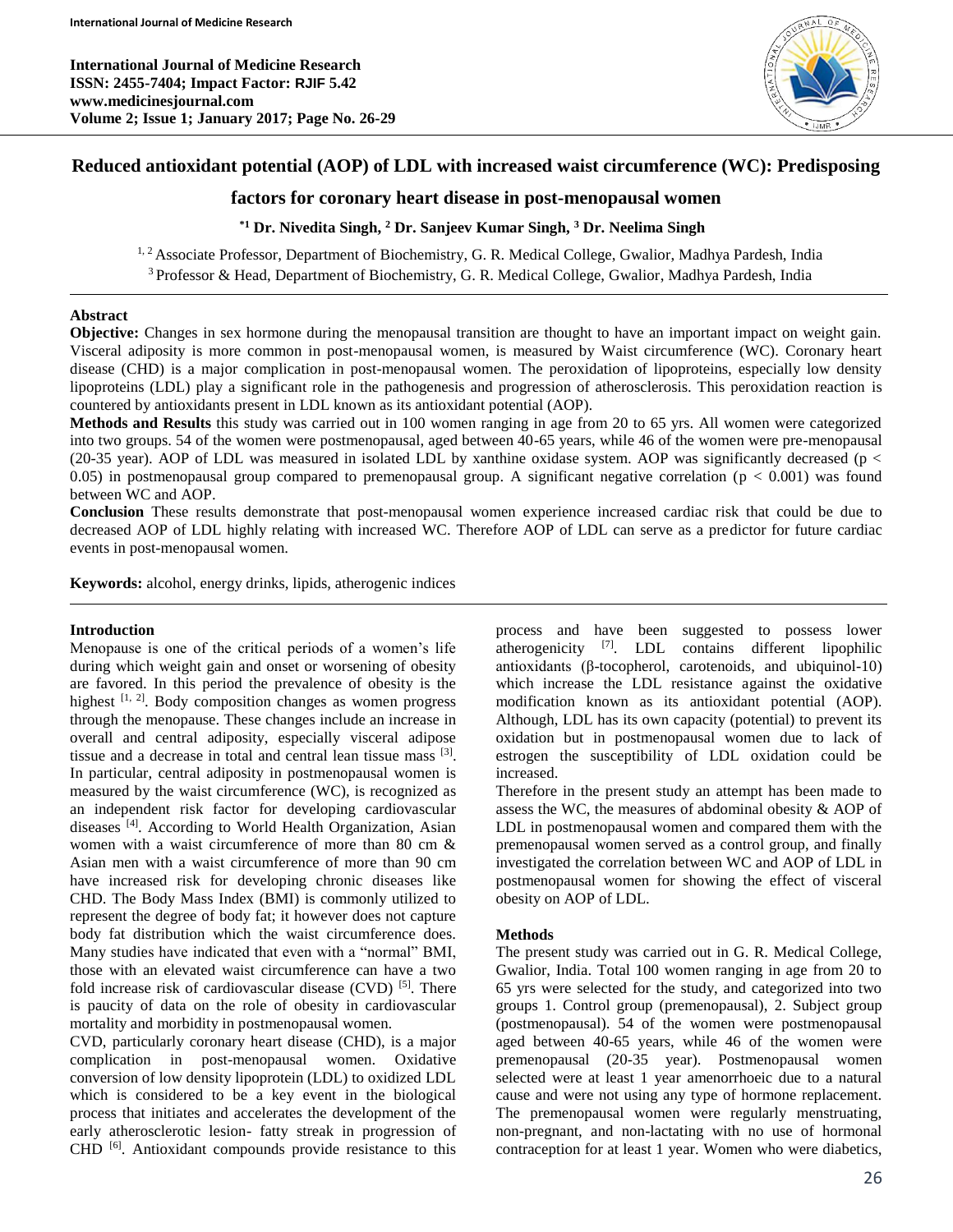hypertensive, who smoke cigarette, drink alcohol, amenorrhoeic due to hysterectomy or cessation of periods other than by a natural cause were identified and excluded from the study. The study was undertaken after obtaining consent from the participants and approval from the Ethical Committee of G. R. Medical college of Gwalior.

Waist circumference (in centimeters) was measured at a point midway between the lowest rib and the iliac crest using flexible metric tape, with the subject standing. 5ml of fasting blood samples were taken for the estimation of AOP of LDL. Blood was allowed to clot at room temperature, and serum was obtained immediately by centrifugation at 3500 rpm for 10 min. Serum was aliquoted into plastic tubes and stored at - 27°C until assayed. AOP of LDL was determined by xanthine oxidase method in which LDL was precipitated by heparincitrate method [8]. Briefly 5 ml 0.064M Na citrate buffer, pH 5.04 with 50,000 IU/L heparin was mixed with 0.5 ml of serum, vertexed and centrifuge at 1000g for 10 minute. The supernatant was removed and LDL precipitate was dissolved in 1ml 1% triton X 100. For the measurement of AOP, LDL samples were incubated with xanthine-xanthine oxidase system in the presence of cod liver oil [9]. After 1h incubation, malondialdehyde levels were measured in all samples.

SPSS 18 (SPSS Inc., Chicago, USA) was used for all statistical analyses. Results were presented as  $Mean \pm SD$  and Significance of values was calculated by independent student "t" test. The Pearson's correlation coefficient test was performed to determine correlation among risk factors. A level of p < 0.05 was considered statistically significant.

### **Results**

Waist Circumference (WC) is important parameter for the assessment of abdominal adiposity. Table 1 reveals that waist circumference was higher ( $* p < 0.05$ ) in the subject group (postmenopausal women) than control group (premenopausal women) (93.04  $\pm$  1.60 vs. 78.87  $\pm$  1.30 cm. respectively) (Figure 1). Table 2 shows that AOP of LDL was highly significantly decreased (\*  $p < 0.05$ ) in subject group (postmenopausal women) control group (premenopausal women) as compared to control group (premenopausal women)  $(1.42 \pm 0.41 \text{ vs. } 3.70 \pm 0.72 \text{ nmol/ } \text{ ml.h.})$ respectively) (Figure 2). To assess the relative importance of waist circumference with AOP of LDL, their correlation was measured. Table 3 displays the correlation between waist circumference and AOP of LDL. Significant negative correlation ( $r = -0.334$ , \*\*p < 0.001) was observed.

**Table 1:** Anthropometric data of pre and postmenopausal women

|                  |                  | Control Group   Subject Group   p* value |            |
|------------------|------------------|------------------------------------------|------------|
|                  | $(n = 46)$       | $(n = 54)$                               |            |
| Mean age (years) | $32.19 \pm 9.03$ | $56.15 \pm 7.92$                         | > 0.05     |
| $WC$ (cm)        | $78.87 \pm 1.30$ | $93.04 \pm 1.60$                         | ${}< 0.05$ |
| $SBP$ (mmHg)     | $115 \pm 5.02$   | $125 + 5.38$                             | ${}< 0.05$ |
| DBP(mmHg)        | $78 + 4.30$      | $83 \pm 4.10$                            | ${}< 0.05$ |

**WC:** Waist Circumference, SBP: Systolic Blood Pressure, DBP:Diastolic Blood Pressure. Values are expressed as Mean ± SD. \* Independent sample t-test was used.

**Table 2:** Comparison of mean levels of AOP of LDL in pre and post menopausal women

| <b>Variable</b>                   | Control group<br>$(n = 46)$ | Subject group<br>$(n = 54)$ | $p^*$ value |
|-----------------------------------|-----------------------------|-----------------------------|-------------|
| <b>AOP</b> of LDL<br>(mmol/ml, h) | $3.70 + 0.72$               | $1.42 + 0.41*$              | < 0.05      |

*AOP of LDL:* antioxidant potential of low density lipoproteinValues are presented as Mean ± SD, \* Independent sample t-test was used.

**Table 3:** Correlation between AOP of LDL and WC in postmenopausal women ( $n = 54$ )

| AOP of LDL                             | <b>p</b> * Value |
|----------------------------------------|------------------|
| $-0.334$                               | 001 - ح          |
| $W\mathcal{C}$ . Weigt $C_{\text{in}}$ |                  |

| WC; Waist Circumference, AOP of LDL: antioxidant potential of |
|---------------------------------------------------------------|
| lowdensity lipoprotein * Pearson's correlation test was used. |



**Fig 1:** Showing comparison of WC (waist circumference) in pre and post-menopausal women



**Fig 2:** Showing comparison of AOP (antioxidant potential of LDL) in pre and post-menopausal women

#### **Discussion**

CVD is the leading cause of morbidity and mortality among postmenopausal women. The escalating rates of CVD observed in older, postmenopausal women may be related to the substantial adverse cardiovascular changes that occur as a woman transitions from pre- to post-menopausal status. In many women, CVD risk factors, including dyslipidemia, hypertension and abdominal adiposity, develop during the menopausal transition [10]. During this period, many women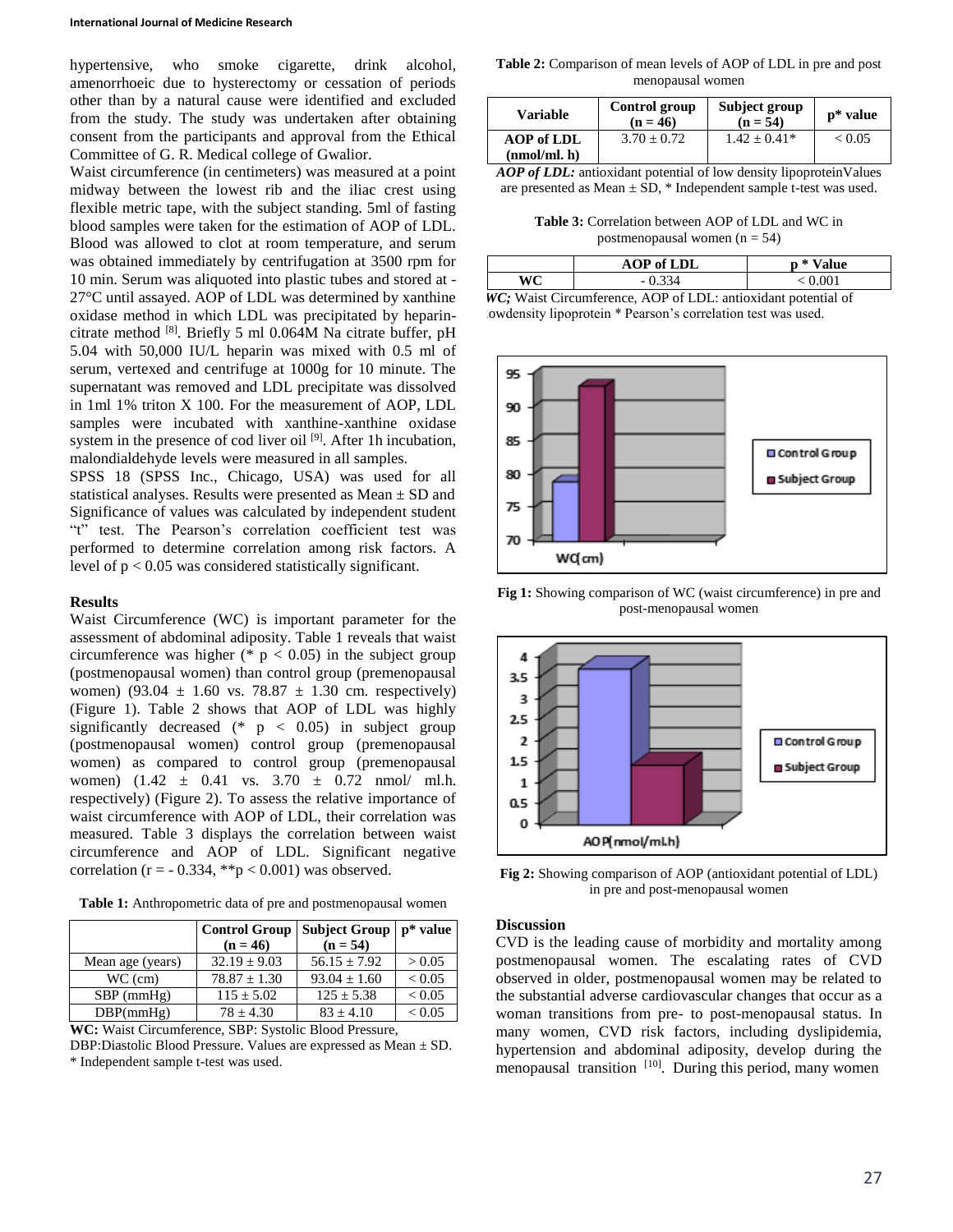experience loss of lean mass and gains in weight fat mass and central fat deposition  $[11, 12]$ . Measures of central obesity, compared with total body fat, are more consistently related to CHD events [13]. There is general agreement that menopause is associated with increased central adiposity, particularly visceral fat [14] which is measured by the Waist circumference (WC). Another factor implicated in the menopausal weight gain is a decrease in resting energy expenditure with estrogen loss during the menopause. Current evidence suggests that a  $WC \ge 90$  cm in men and of  $\ge 80$  cm in women is associated with increased health risk  $[15, 16]$ .

In present study we also observed that WC was more in postmenopausal women than premenopausal women (table 1). WC is surrogate markers for visceral adiposity, a portion of the abdominal fat depot closely related to dyslipidemia. Dyslipidemia is the alterations in lipid metabolism caused by estrogen deficiency are thought to be a substantial component of CHD development in postmenopausal women  $[17]$ . The most common cause of CHD is atherosclerosis (hardening of the arteries), where fatty deposits including cholesterol and other fats, carried in the blood, build up as a plaque on the inside of the artery wall. In the formation of plaque the peroxidation of lipoprotein, especially LDL plays significant role [18]. Oxidative modification of LDL is recognized as one of the major processes involved in the early stage of atherosclerosis. Normally LDL is not oxidized because it is very rich in antioxidants and ability of LDL to protect it from oxidation is known as its AOP. In the subject group (postmenopausal women), AOP of LDL was lower than control group (premenopausal women) (table 2). It means LDLs of post-menopausal women are more susceptible to oxidation. Oxidation of LDL induces LDL-C accumulation [19]. During this metabolism, oxygen radicals may be produced, and under insufficient antioxidant capacity of LDL or low AOP of LDL these radicals may also trigger lipid peroxidation in LDL, increasing susceptibility of LDL to oxidation. Therefore if oxidation of LDL in the subendothelium of coronary arteries contributes to foam cell formation, to an unstable atherosclerotic plaque, to plaque rupture and resultant thrombosis<sup>[20]</sup>, intervention modalities to decrease LDL oxidation may offer distinct benefits to individuals at risk for atherosclerosis. This study and some previous studies  $[21, 22]$  strongly indicate that antioxidants supplementation decreases susceptibility of LDL to oxidation. Much of the protective effect of antioxidants appears to be related to its transport in LDL and increasing its AOP.

In this study, another important finding was correlation of AOP of LDL with abdominal obesity i.e. WC. We found a negative correlation between AOP of LDL & WC in the postmenopausal women (table 3). The present study indicates that postmenopausal women with higher WC are greater risk of CHD than control group of premenopausal women with lower WC due to low AOP of LDL. It has also been proved that detrimental lifestyle changes, such as an increase in sedentary behaviors that are common as one age have been suggested to play a critical role in CVD development  $[23, 24]$ . The lowest risk of CHD was observed in premenopausal women having lower WC and more AOP of LDL. Thus this study firstly, to the best of our knowledge, demonstrated that low level of AOP of LDL can serve as a predictor for future cardiac events in postmenopausal women. Therefore,

measurement of AOP of LDL may be helpful for identifying high-risk of CHD. Our study also indicates that WC and AOP of LDL are independently associated with risk of CHD.

In conclusion, Weight gain during postmenopausal stage was associated with a significantly increased risk of CHD due to low AOP of LDL. Participation in regular physical activity and supplementations of antioxidants like  $\alpha$  tocopherol,  $\beta$ carotene appear effective to decrease LDL oxidation by improving its AOP, which may give same insight of cardiovascular benefits in post-menopausal women.

#### **Acknowledgement**

I would like to thanks to all participant women and staff members of biochemistry department in G R Medical College for their support during the study.

#### **References**

- 1. De Paz IP, Hernando CA, Roldán JO. Obesity and menopause**.** Nutr Hosp 2006; 21:633-7.
- 2. Sharma S, Bakshi R, Tandon VR, Mahajan A. Postmenopausal obesity. JK Science 2008; 10:105-6.
- 3. Poehlman ET, Tchernof A. Traversing the menopause: Changes in energy expenditure and body composition. Coron Art Dis 1998; 9:799-803.
- 4. Huang Z, Hankinson SE, Colditz GA, Stampfer MJ, Hunter DJ, Manson JE, *et al*. Dual effects of weight and weight gain on breast cancer risk. JAMA. 1997; 278: 1407-11.
- 5. Pischon T, Boeing H, Hoffmann K, Bergmann M, Schulze MB, Overvad K, *et al*. General and abdominal adiposity and risk of death in Europe. N Engl J Med. 2008; 359:2105-20.
- 6. Witztum JL, Steinberg D. The oxidative modification hypothesis of atherosclerosis: does it hold for humans? *Trends Cardiovasc Med* 2001; 11: 93-102.
- 7. Esterbauer H, Ramos P. Chemistry and pathophysiology of oxidation of LDL. Rev Physiol Biochem Pharmacol. 1995; 127:31-64.
- 8. Wieland H, Seidel D. A simple specific method for precipitation of low density lipoproteins. J Lipid Res. 1983; 24:904-9.
- 9. Durak Ï, Karabacak HI, Büyükkoçak S, Çimen MY, Kaçmaz M, Ömeroðlu E. *et al*. Impaired antioxidant defense system in the kidney tissue from rabbits treated with cyclosporine: protective effects of vitamins E and C. Nephron. 1998; 78:207-11.
- 10. Berman D, Rodrigues L, Nicklas B: Racial disparities in metabolism, central obesity, and sex hormone-binding globulin in postmenopausal women. J Clin Endocrinol Metab. 2001; 86:97-103.
- 11. Macdonald HM1, New SA, Campbell MK, Reid DM. Longitudinal changes in weight in perimenopausal and early postmenopausal women: effects of dietary energy intake, energy expenditure, dietary calcium intake and hormone replacement therapy. Int J Obes Relat Metab Disord. 2003; 27:669-76.
- 12. Zamboni M, Turcato E, Santana H, Maggi S, Harris TB, Pietrobelli A. The relationship between body composition and physical performance in older women. J Am Geriatr Soc. 1999; 47:1403-8.